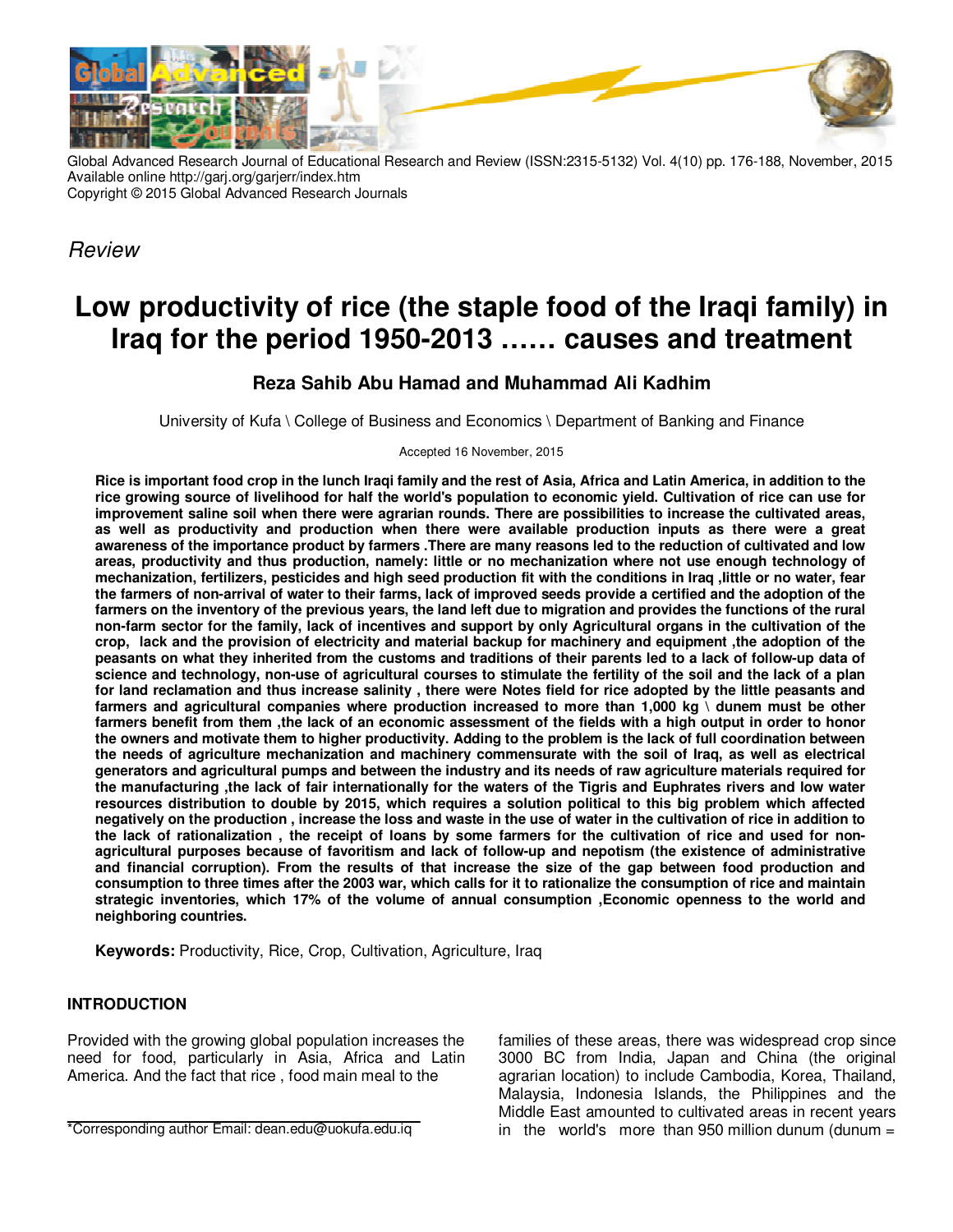2500 m2) with an average productivity of more than 975  $kq \nvert$  acres thus achieving production estimated at more than 575 million tons in 2002. This is about 90.6% of world production in Asia and productivity at a rate of 995 kg\ dunum, of which 31% in China and productivity at a rate of 1547 kg\ dunum and 19.7% in India and productivity at a rate of 711 kg \ dunum in 2002 (1). This production decreased by about 4% in 2000 and by more than 44% of world production, compared with 1980. In Iraq, planting rice was since ancient times extended to 400 years BC and then separated to Syria, Turkey and Iran. Cultivated crop rice area declined in Iraq of 869 thousand dunum , an average of productivity 277 kg / dunum and production of 241 thousand tons in 1950 to 441.3 thousand dunum, but productivity increased to 890 kg / dunum and produced 392.6 thousand tons in 2008 then decreased to 350 thousand dunem ,productivity was of847 kg / dunum and produced381 thousand tons in 2013 . i.e . an increase of only 15% compared with 1950 and this is not a little with the large increase in the population (which have increased almost five-times from 6.3 million in 1957 to more than 30 million people in 2013). Because of no rain and the lack of incoming water to Iraq from the headwaters of the Tigris and Euphrates rivers where dams and reservoirs by Turkey, Syria and Iran (upstream countries) and its transformation into an international problem, had been preventing many provinces that were grown rice in the past few years and since 2005 had become the cultivation of rice, increased the need to study and analyze in terms of area and productivity, production and ambition required, especially since the large economic yield a source of livelihood for many farmers families presentation detective according to the following; First theme: \ crop rice: definition, varieties, planting date and harvest, insects and diseases that makes him suitable for the cultivation .Second theme:\ the reality of the production yield of rice in Iraq (cultivated and harvested, productivity and production areas fertilized and control from insects areas, credit, marketing and agricultural policy) .The third theme:\ the analysis of the causes of low productivity and cultivated areas and production according to the questionnaire prepared for this purpose forms. The fourth theme:\ the gap between food production and consumption pre-2003 and Beyond and the prospects for the development of the production of rice crop according to the evolution of consumption of rice in Iraq. At the end of search, there are a set of conclusions and recommendations.

The research aims to study the reality of the cultivated area, productivity and production of rice crop in Iraq and the reasons to fall through a questionnaire prepared within the provinces that grow the crop and conducting statistical tests to check more in all the variables related to the strategic crop is important.

Hypothesis of research is to accept or reject the hypothesis that; the cultivation of rice is in the

deterioration in Iraq and must treat the causes, if any .While the importance of research is in terms of the rice, that there were a main food of the Iraqi family and source of livelihood , elements of production are presented( heat, water, light ), providing material and technological base rice is a source of energy, protein, and the possibility of using remnants of the crop in various industries as fertilizer and as a medium for the growth of fungi through extraction cellulose in addition to the improving of the salt soil when there were an agricultural cycles.

### **The first theme \ Rice crop: definition, varieties, planting date and harvest, insects and diseases that hit by the appropriate conditions for the cultivation.**

## **First: The definition of the crop**

(Haron and Ali, 2003). It is a herbaceous annual plant, semi-aquatic, the family is grassy Panaceas or Graineae . Name Scientific for rice is Oryza Sativa L. Plant rice either be short stem to the medium multi-branches .It responds to the nitrogen fertilization and has a high production ,such as Japanese rice that is with a medium grain called( Sonica Rice) or plant High-altitude with limited branches and low response to fertilization nitrogen such as the Indian long-grain or plants rice, the Indonesian common associated with the Japanese and Indian rice. Rice seed is ranging from short (less than 5.5 mm) and medium grain (5.51 -6.60 mm). long-grain is with (6.60-7.5 mm) or very long grain (more than 7.5 mm) .The grain can be thin or thick grain .According to the quality of that rice is contained, it can be devided to a rice with a ratio of 95-98% of amyl pectin of starch( where paste in cooking rice) which does not paste in cooking), where it has a few percentage of , that reaches to zero -2% of amyl pectin in addition to its content of amylose. Type Oryza Sativa L. is a suitable for all of environmental and water conditions, both in the deep areas or flood plains and dry slopes. In the Asian regions this type is characterized by its facing a large degree of toxicity of aluminum to withstand flooding and water flooding and growth in the conditions of salinity and low temperatures.

There are other types of rice grown in the world, including the type called Oryza glaberrima which is ground in the cultivation of the African continent which has ability to face an iron toxicity and the ability of extreme temperatures .The type called Zizania aquatic is grown in wide areas of the lakes in the United States

## **Second: Rice varieties cultivated in Iraq**

(Haron and Ali, 2003; Nuehi et al; Directorates of agriculture in the provinces, 2008 - 2013 and saudi and Ahmed):

1. Class Amber; it is from a medium grain type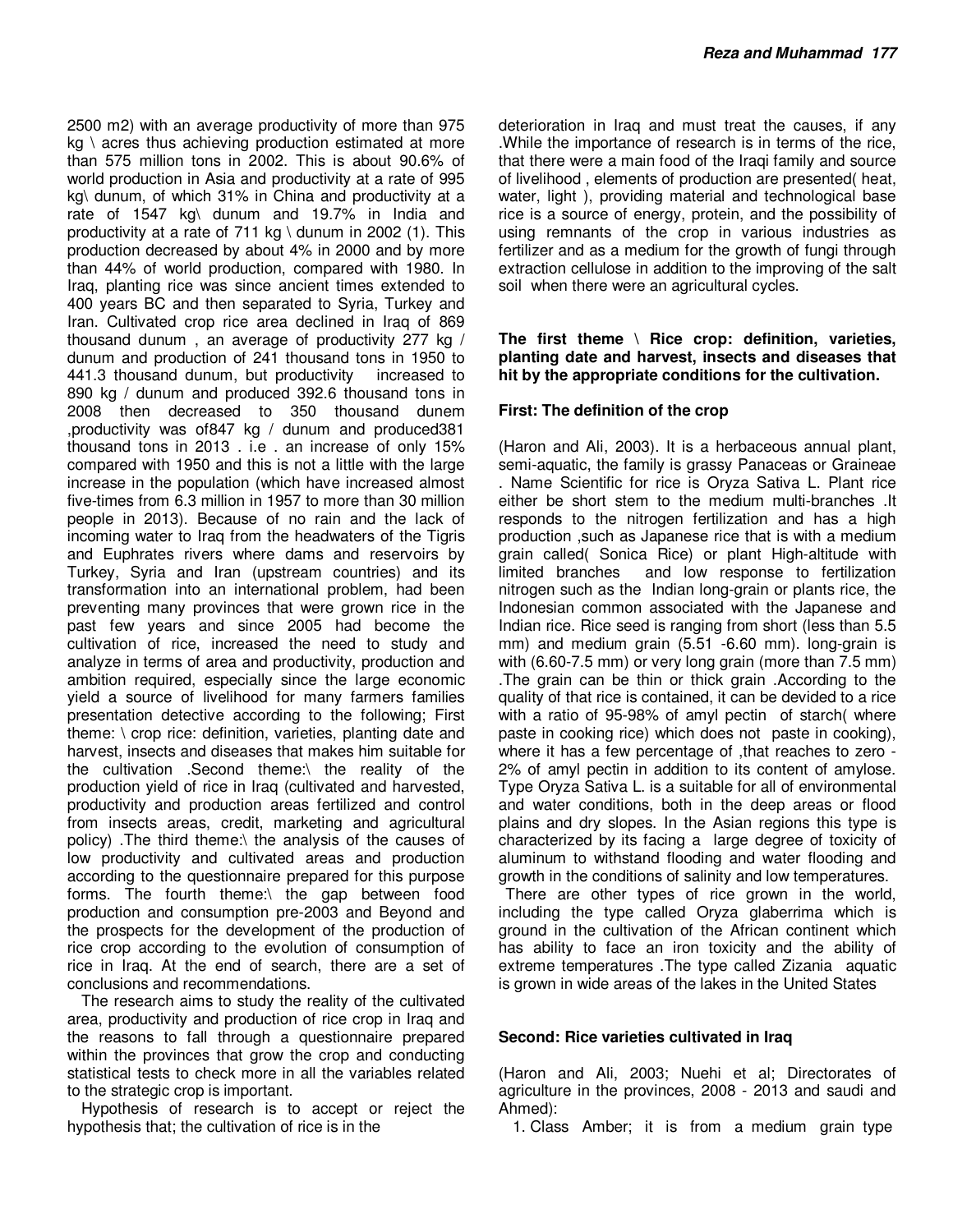including the following properties:

a- grows in the provinces of the country: Diyala, Babil, Wasit, Najaf, Diwaniyah, Dhi Qar, Muthanna, Maysan.

b- the cover of the grain is bean a dark golden brown and be white after pill and has a soft-touch with special flavor ,cleaning percentage is 60-65% of the total weight

c - the ratio of protein in the grain is of 7.75 and 3.2% of oil and this product is the most prevalent in the central and southern region of Iraq.

d –It has with a late maturity and the growth ranging between 140-155 day period .It does not bear delay in the harvest, where the length of the stem, which is more than (1 - 1.5) m when it is available nitrogen fertilizer plant and the wind .The possibility of the breakup of seeds is large.

2. Class Naemeh , Al-Ihuizawi and Molani; they are varieties ,that spread limited areas in the seventies to a lesser extent in central and southern Iraq and that is characterized by short vegetation and respond to nitrogen fertilizer .Seed is medium-rounded (Japanese group) prone to disintegration with low productivity.

3Class Nakazh , Akrawi and Bazian ; they spread in the northern region and the limited areas of Iraq .they recognize with pill as rounded , thick , waxy , low productivity and prone to break up.

4. Class IR8; it is one of a short-medium high varieties ,with high productivity of up to 1800 kg / dunem, but it is characterized by the growth period length. It was recruiting class to Iraq from the World Institute for Rice Research in 1968, then followed by the varieties IR22, IR24, IR26 and IR30 with least productivity

5. Class Mashkhab – 1; It was produced in rice research center in Mashkhab.It is a high-productivity, multi- branches and stem length variety.

6. Class Ibaa -1; Its origin is Bangladeshi brought to Iraq in 1996, long stem (150-160 cm) with a grain of high and long golden brown and has a high productivity of up to 1900 kg per dunem, but it is not homogeneous flowering and non-resistant lain. It composes many branches of the plant because of the length flowering period that carry seeds atrophic breaks when crunches so the farmers reluctant for cultivation.

7. Class Alsomuud,Yasmin , Altahadi , Firat -1 , Amber-33 and Mchkab 2.; The four varieties are with high productivity and quality .First class bears the lack of water conditions with a short growth. The seeds of class Yasmin outperformed the rest of the varieties of rice in the speed of germination, the length of radical In recipes taste and flavor, acceptance and dry weight gesture compared to the seeds of class Mchkab -2 which gave lower averages for these qualities, either class- Amber-33 is a lowest crumb when manufacturing by 10.58% compared with the Class 2 Mchkab.

8. Class Amber -Baghdad, Amber Manadira and Amber- Firat resulting from irradiation class 33.

According to the provinces that grow rice, the rice varieties are:

Diyala province: (Amber, Mchkab), Wasit Province: (Amber), the province of Babylon: (Amber,Yasmine, Firat) the province of Najaf: (Amber, Mchkab, Yasmine, Firat), the province of Diwaniyah: (Amber, Yasmine, Firat), the province of DhiQar: (Amber and Yasmin) and the province of Maysan: (Amber).

## **Third: Ways of rice cultivation**

There are three ways for the cultivation of rice.They are; dry, wet and al-shetal. (Directorates of agriculture in the provinces, 2008 – 2013; Nuehi and Fadous, 2006 and Nuehi and Fadous Shaher, 2007):

1. Dry method: It characterizes by;

- Disperse seeds in the predisposing for farming areas in the plates  $50 \times 10$  meters either by hand in small spaces or Seedling (seed machine) at a distance of 15 cm between the spaces and at a depth of 2-3 cm.

- Make their after each shoulder and that are surrounded by the field sides to drain excess water

- Field irrigates when rains were light and frequent irrigations until seedling were emergence.

2. Wet method: It characterizes by;

 - predisposing the land for agriculture then it divides into panels  $20 \times 25$  meters and the distance between his legs and the other 25 meters after plowing twice by disc if there was presence of salts.

- Irrigation the field when it begins the germination of seeds intended for planting process.

3. Al- shital method: is the preferred way in the cultivation of rice cultivated area where up to 10 dunem intended for planting, free of salinity and jungles and fertile modified and extruded. So the field, supplied by wet method, at rate of seed 90-120cgm / dunem, while maintaining the water layer thickness of 3-5 cm increases with the increasing of length of the seedling with constantly an irrigation and drainage operations after 25- 30 days from sowing. There must Irrigated land confidential for easy uprooting plants and transported to the ground predisposing sustainable, where planted seedlings either manually 2-3 seedlings in each spot or mechanically using a mechanical machine in regular lines to help increase the winning quantity and quality. In the province of Maysan, this method is used because after that water level drops in the marshes appear Lands (Tale), which are surrounded by shoulders and water which then manually.

At the provincial level we can discriminate the methods used in the cultivation of rice; the way of agriculture , the date of planting, the date of harvesting as follows: Diyala Province: (wet way, 0.15 May and 15-30 Nov  $\lambda$ , Wasit Province: (wet and Agriculture after wheat 0.15 May, and  $11 \setminus$  Nov.), Babil province (wet, 15-27 May and 11 \ Nov), the province of Najaf: (dry and wet and Agriculture after wheat, June 15 and  $4 \setminus$  Nov), the province of Diwaniyah: (dry and wet, 11 to 18 June and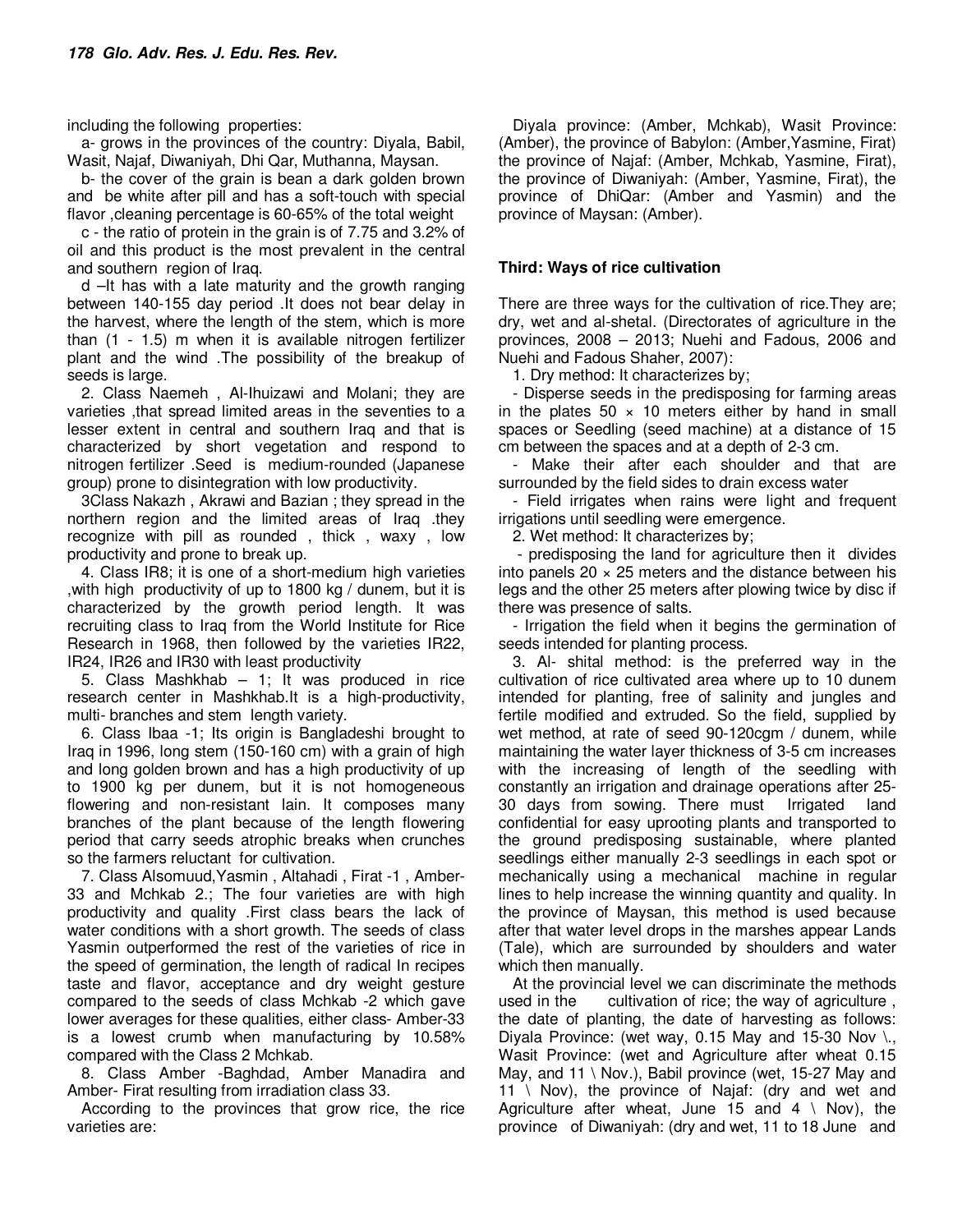11 \ 1 Nov), the province of DhiQar: (wet 0.15 May and 11 \ Nov), Maysan province: (wet and by shital, June 15 and 15. \ Nov), respectively.

In rice research station in Mishkhab (southern Iraq), where it is the cultivation of rice by dry method at a rate of sowing 40 kg / dunem and by the wet way is 30 kg / dunem and by the shital manual cultivation of 200 g seeds on the basis of 100 g / m 2 and Albrashwt(umbrella) planting seeds in dishes prepared for this purpose prepared for 400 seeds per dish and a depth of 2 cm each cradle and then create the appropriate conditions for the germination of soil, water, temperature was reached the following results (Nuehi and Fadous Shaher, 2007):

- Number of branches manually the shital was the highest (359 efficient branch  $/m$  2) , in the dry method was (248.7 efficient branch / m 2).

- The number of seeds per plant was the highest in the way of manual Alshital (transplanting) ; (154.3 seed) and in the way of dry farming was (151 seed).

- 1000-grain weight was the highest in the wet way (23 g) and in the way Albrashwt was (20 g).

- Infertility rate was the highest in the dry method (19.7%) and in the way the manual Alshital was (15.3%)

- Yield amount was the highest in a way manual Alshital (1143.3 kg\ dunem), while in the dry method was (942.3 kg / dunem)

#### **Fourth: planting date, the date of harvest and appropriate conditions for the cultivation of rice**

1. Planting Date: (Magazine Iraqi agriculture, 2004) rice needs to 100-160 days and by category and cultivated as the crop needs to 30-34 degrees of temperature in terms of:

- Varieties of a short growing season and be planted no later than 15/5 until 1/7 and be less sensitive to the optical length of the period, amounting to 100-120 days from sowing to harvest without the effect of the high productivity

- Varieties of a long growing season: and shall be on the cultivation of 15 of may and even 1/June and be more vulnerable and sensitive to the length of the light period, amounting to 140-160 days and that any delay in the date farming reduces plant height and delayed flowering and the small number of florets fertilized and the number of filled grain, so decreases output to half or more in addition to the exposure to rainfall so harvest costs, transport, drying yield and storage are increased which makes a grain of rice with poor quality by the producer and the consumer).

According to the provincial grown rice in Iraq varies date crop between 15 to 27 May in each of Diyala, Babil and Wasit, between 5 -18 June in each of Najaf and

Qadisiyah, Muthanna, DhiQar, Maysan, according to the high temperatures as we move from north to south.

2. As for the date of the harvest which preceded stop the irrigation fields to facilitate harvest automated process and then drying grain rice to the degree of moisture 5- 14% in preparation for storage, or in a manual harvest when harvesting combines are not available .After the creation of clean and free land from the jungles to put the harvested plants packages and on the threshing floor of form) in order to dry out .It is between October 15 until November 11, depending on the fall of the early rains in the central regions a little and late in the southern regions. Proceed rice harvest when the plant enters full maturity stage when any harden where grain harvested product (Amber) in the second half of October. The Philippine, for example, varieties are harvested at the beginning of October.

#### **Fifth: pests and diseases that affect the crop (General Authority for plant protection, 1988)**

1. (pests (insects and other arthropods) Insects including; mite rice, corn stem borer, of whom, crustaceans,

2 / diseases that infect rice Diseases, including: blight (urticaria), rotten stem disease, spotting leaves disease.

It can combat pests and diseases mentioned using resistant varieties, not to over-fertilization chemical, attention to irrigation and drainage by following a private time forking water with drainage water drainage fully accurate system for irrigation and immersion field, the use of seeds free of injury, to get rid of the remains of plants burning, spray plants material Ethane m -45 or Alsenb by 12 grams per gallon or textured Hinosan by 8 cm 2 per gallon for the disease blight, treatment the Agriculture textured Aldaethein or Alsenb by 2 g per kg seeds to eliminate the spores suspended on the surface of seeds, early agriculture for disease blight and selection of varieties for the disease stem and the use of appropriate agricultural courses to strengthen the tissues soil (Texture) and fertility.

3: Jungles; they include two types; thin-leaves Group and wide-leaves Group.

1 \Thin- leaves group include: Aldinan, Saad, Aldhnan. It can combat Alidnan by using the anti-pesticide Ordram 72% and sprinkles this pesticide on soil well before planting directly after spraying and tillage disc by pulling and by 1.5 liters dunem mixed with 50-100 liters of water sprinklers ground. Can also be controlled through the use Stam -34 by 2.5 liter confused with the amount of 100 liters of water and spray the plants when they reach the stage of 3-4 leaves.

2. Wide-leaves Group. They are rarely found in the jungles of broad-leaved rice fields.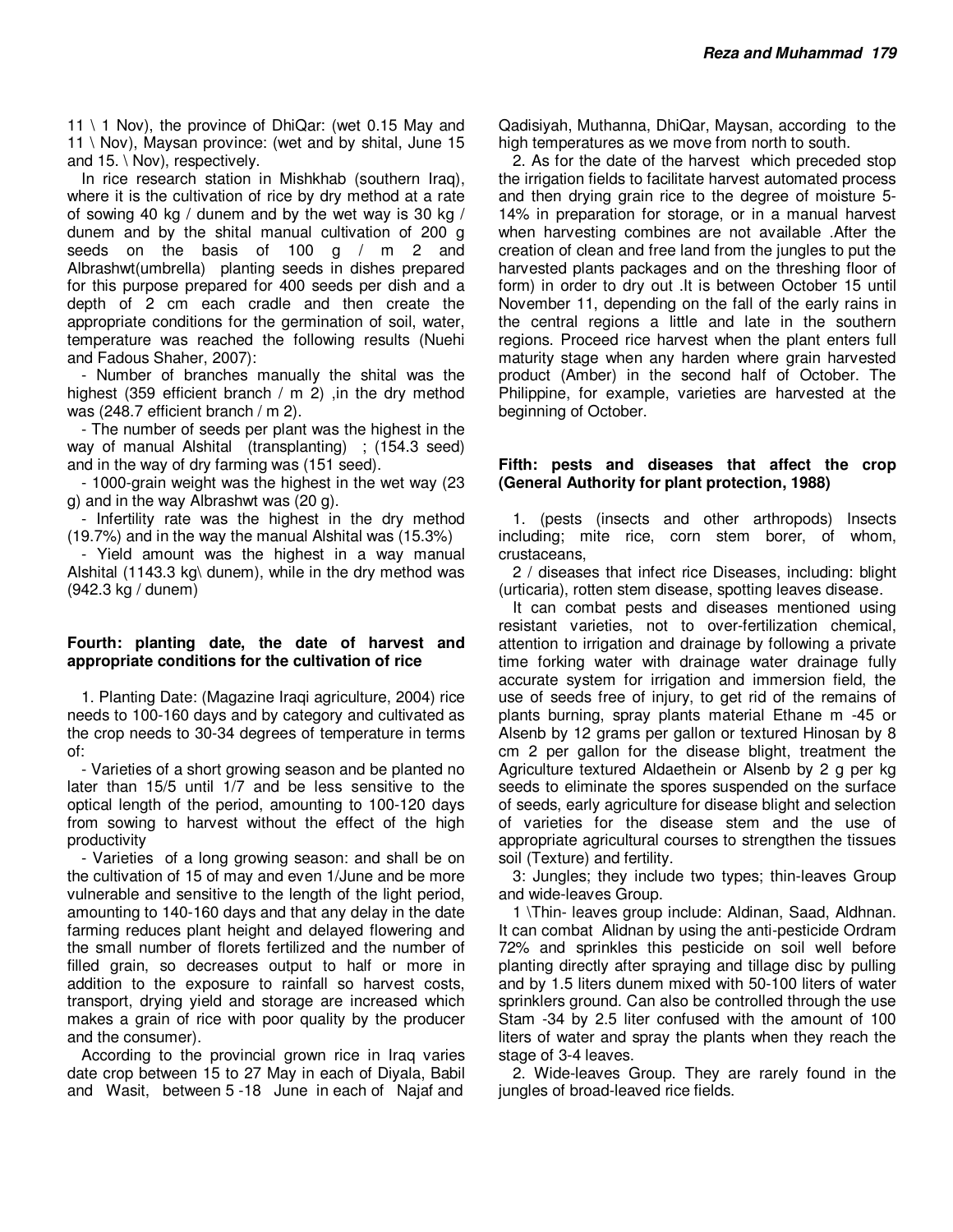**The second theme \ cultivated area, productivity and production of rice crop (rice) in Iraq and provinces** 

### **First: the total area and arable cultivated area in Iraq**. **(Reports of the Ministry of Agriculture, 2008 to 2013; Ministry of Agriculture and Irrigation, 2008 to 2013; Ministry of Agriculture and Irrigation and Reports of Agriculture and Agrarian Reform, 1980)**

The total area of Iraq is 174.020 million dunem, including water that make up the 0.2 %( 4.4 million dunem only). This total area distributed on the basis of 6% Island area, 9.6% foothills Area Mountains, 18.3% mountainous region, 23.6% plains area and 42.5% a desert area. The cultivable area up to Class IV is about 44.46 million dunem and constitutes 26% of the total soil, distributed on the basis of the total 0.6% lands excellent for agriculture, 38.7% good and 43% medium quality and a 17.7% with limited ability. In terms of the way of irrigation it can be distributed on the basis of 49.8% depends on the rains and 50.2% in 1988, distributed to 10.153 million dunem are irrigated by rivers, 15.484 million dunem by rain fell to 22.23 million dunem, including 6 .7 million dunem by rivers, 4.5 million dunem through an equipment and pumps in 1992.The reason is due to soil salinization and entrapment of rain, then rose to 33.15 million dunem in 2001. There are wide areas as pastures, including a total of 11.7 million dunem. There is also the equivalent of 750,000 dunem with palm trees and fruit.

**Second. Cultivated areas and harvested plants and the proportion of endemic vulnerability of the rice crop in Iraq. (Reports of the Ministry of Agriculture, 2008 to 2013; Ministry of Agriculture and Irrigation, 2008 to 2013; Ministry of Agriculture and Irrigation and Reports of Agriculture and Agrarian Reform, 1980)** 

**1.** /Rice crop cultivated areas in Iraq and at the provincial level: Cultivated crop rice area has been in a unstable, reaching 869 000 dunem in 1950 fell to 355 200 dunem in 1958 and then increased to 563 000 dunem in 1967 and to 239 400 dunem in 1980 to 223 000 in 1988 to 113 000 dunem in 2001 to 122 000 dunem in 2003 by more than seven times. This is because of salty soil and wars that got for the period 1980-1988, the economic embargo of 1990, the crisis of September 11 2001, and the 2003 war. These areas planted in 14 provinces: Mosul, Salahuddin, Kirkuk, Diyala, Baghdad, Anbar, Babil, Karbala, Najaf, Diwaniya, Muthanna, DhiQar, Wasit, Maysan, Basra, Dohuk, Arbil and Sulaymaniyah then areas cultivated began to increase to reach 352 000 , 419278, 495034, 461717 , 424 500 and 350000 dunem for the years 2004.2005, 2006.2007 , 2008 and 2013, respectively areas planted, but in eight provinces: Diyala, Babil, Wasit, Najaf, Diwaniya, Muthanna, DhiQar and

Missan only. Here we note that the planted area constitutes only 50% for the period 2004-2013 compared with 1950 despite the increase in the application of science and technology of certified seeds and fertilizers, chemicals, machinery, increasing areas fight against insects and diseases and increasing expertise through education, training and extension, state support for projects and farms through loans and subsidies increasing the strict supervision and follow-up of agricultural equipment and the issuance of the agrarian reform law No. 30 of 1958 and 117 of 1970 and Act 95 of 1975 in the Kurdistan region and the law of agricultural production protection and campaigns farming successive held agricultural conferences in the province and district and provincial centers for the implementation of agricultural plans. Najaf province has achieved the biggest areas at a minimum and a high in the cultivation of rice (173900 - 195900 dunem), Qadisiyah (111000- 145100 dunem), Diyala (28100- 61200 dunem), Maysan (15700-33100 dunem), and Wasit (18100-28400 dunem), DhiQar (from 4500 to 26,500 dunem), Muthanna (7000- 17000 dunem) and Babylon (3700-13000dunem) and accounted for 47.7%, 17.3%, 5.3%, 4.3%, 2.2 %, 3.3%, 3.37.3% and 2.4% of the total area planted with grain during the period 2004-2013 respectively

**2**. Resettle coefficient: It is one of quantitative analysis methods, which aims to determine the degree to which determines the share of each of the province agricultural activity in addition to other criteria such as the proportion of persons engaged in the cultivation of rice to the total number of employees and the use of value-added (production value - equipments of production) (16). The resettle coefficient of grown rice crop can be measured according to the following equation:

 % area planted in rice \cultivated grain area in the province Resettle coefficient = -----

## % area planted in rice \cultivated grain area in the country

The resettle of rice cultivation is in the provinces when it is increased the rate of about one and properly resettle and is decreased whenever fell for it. Accordingly, the coefficient of resettlement is to be a great harvest rice in the provinces of Najaf and Qadisiyah, Muthanna, Maysan and Diyala (11.92, 4.32, 1.82, 1.32 and 1.07), respectively, while the rice plants in the provinces of focus Babil, Wasit and DhiQar less than one (0.6, 0.55, 0.82), respectively, and the agricultural bodies must be had an attention to it.

**3**. Waste or loss ratio of harvest rice areas in Iraq at the provincial level; When we compare the cultivated areas to the harvested area to indicate the amount of loss, we find that the waste or loss increased from 17.9% in 1979 to 24% in 1983 ,then dropped to 15% in 1985 and to 11% in 1991.This is due to wars and economic blockade and then it dropped to 0.5% in 2007, when the importance of getting the farmer economic yield was higher in this period and beyond . (Directorates of agriculture in the provinces, 2008 - 2013) At the provincial level, we find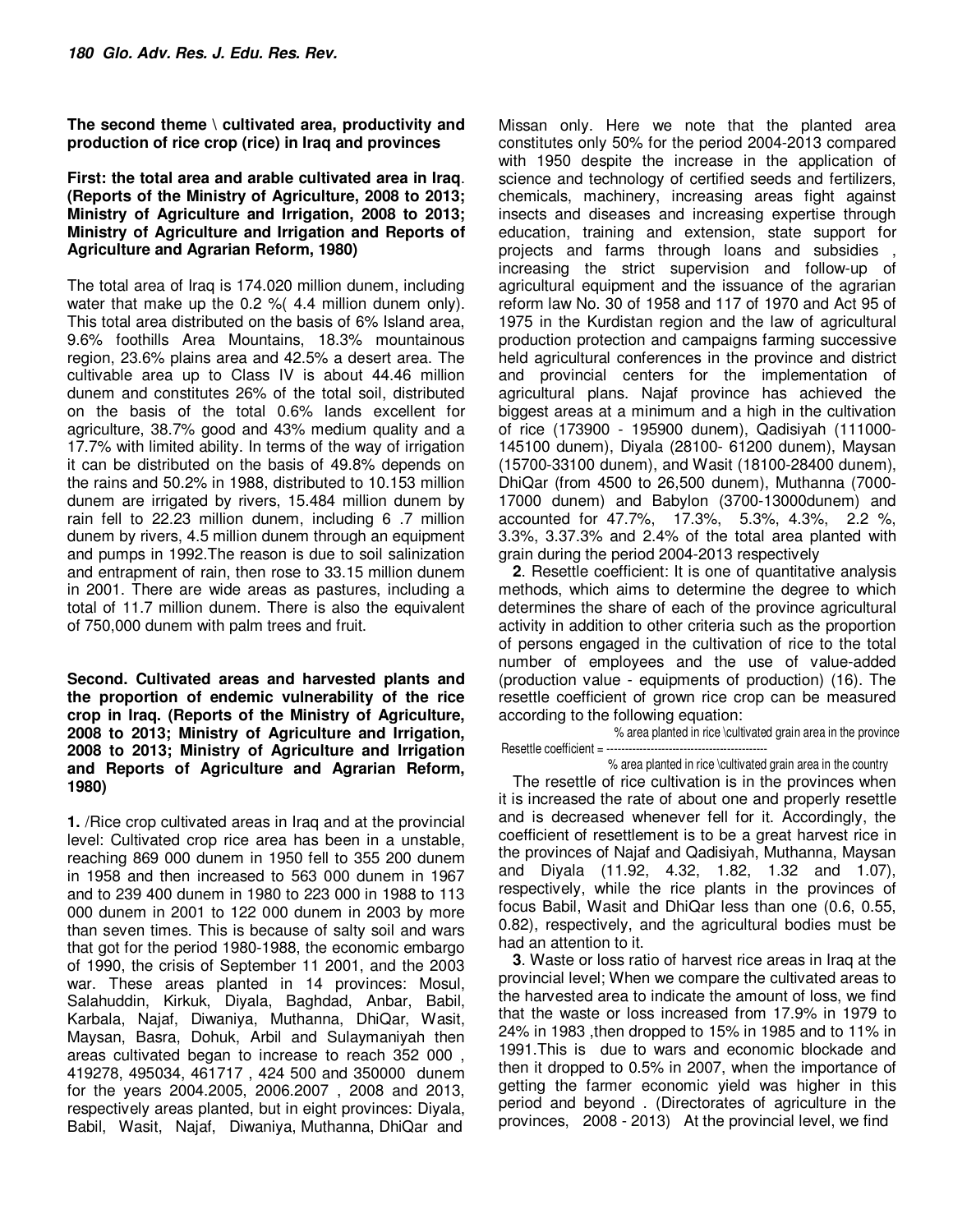that the highest percentage of waste in cultivated areas was 16.7% in Wasit province in 2007 because of the scarcity of water and the lowest percentage of damage was 0.9% in the province of Najaf in 2006. Also we note that there are damaged areas of rice in Muthanna province over the three years 2006-2007, while their insistence to farmers for the interest in this crop to yield economic, leading to a lack of areas in each Babil and Maysan provinces for the years 2005-2008, and the provinces of Babil, Najaf, DhiQar, Maysan, for the years 2007-2008. (Directorates of agriculture in the provinces, 2008 - 2013)

**4**. Reasons behind the decline of cultivated areas in Iraq and provinces; The reasons behind the decline of cultivated areas of rice are:

• The size of the area planted is small because of the fragmentation of the land,

• little or no machines, no machinery modification and smoothing and leveling.

• -little or lack of water for the farm, leading to rice farmers, who live in the beginning of river to take advantage released in the river at the account of those who live at the end of river,

• Do not growing the crop because of the fear of lack of access to adequate water despite Report the peasant for agriculture,

• Failure to provide improved seeds or certified highoutput seeds,

• -There was no soil suitable for cultivation of the crop due to salinity,

• Problems in the marketing of crop because of the high transport cost and routines and procedures,

• -Leaving the land for providing a rural family jobs in other economic sectors,

• There is no treatment against areas with pesticides and bushes,

• -Weakness in following-up of agricultural bodies to what has been approved within the plan,

• There is no law required the farmer planting the crop,

• Lack of incentives and support of agricultural bodies in the cultivation of the crop such as credit, electricity and back-up generators and tools,

• Farms exposed to the risk of security to prevent the cultivation of the crop.

I've been devising the above reasons during the meeting of the directors of agricultural departments in the provinces of the research sample, technicians and parttime agricultural and frequent meetings with peasants and farmers and agricultural companies.

**5**. The number of agricultural ownerships , land leased and per capita farmland rate: The number of Iraq's population was of 5.6 million people in 1950 , 6.3 million in 1957 , 8.2 million in 1977 ,22 million in 2003 and 28 million people 2013 .The rural population ratio was of 68%, 61%, 56%, 32.1% 31.6%, respectively, and at the account of the average per capita (agricultural area / rural population), we find it has dropped from 1.5 to 1.2, 0.85,

0.8 and then increased to 1.9 dunem, respectively, due to the lack of programmed planning for the migration from the countryside to the city and the presence of unemployment in the countryside and provide employment in other sectors such as health and nonagricultural municipalities, electricity, construction and other works. At the provincial grown rice, currently level we find that the population of the countryside constitutes the highest percentage of Diyala which is 57.8% of the total rural population in Iraq, while the population of the countryside constitutes the lowest rate of Najaf, which is only 30% .add agricultural ownerships occupies the highest percentage in Diyala province (10.1%) of the total number of agricultural holdings in Iraq, while the lowest rate is the share of Muthanna province (3.4%) . leased areas according to the law 35 for the year 1983 was the highest in the province of Diyala and Wasit, followed by (14.5% 10 0.2%), respectively, while the province of Najaf occupies the lowest rate (2.1%) and therefore, the per capita ranged between 0,4 - 2,7 dunem. Less areas was one of the farmer share in Wasit (0.4) dunem and more areas was one of the farmer's share in Missan (2.7 dunem) .The farmer share in the area of the biggest provinces in the cultivation of rice, is in a Najaf and Qadisiyah province and was only 0.9 and 2, 2 dunem, respectively.

## **Third / productivity per dunum for the rice crop in Iraq and at the provincial level**

## **Introduction**

Because of the use of technology and data science of improved seeds, fertilizers, chemicals , the need for additional revenue for the farmer ,instead of manual primitive cultivation through condensation, the crop yield per dunem increased dramatically in Iraq from 277 kg\dunem in 1950 to (404 ) kg\dunem in 1957 and to 437 kg\ dunem to 668 kg\ dunem in 1990 because of the importance of the product and increase farmer awareness and farms and agricultural enterprises need to expand this crop (areas and productivity horizontally and vertically), but because of the economic embargo in 1990 and the lack of supplies required for the production dunum dropped to 515 kg\ dunem for the period 1990 - 1994.Then the productivity increased again to become 664 kg\ dunem in2003 and kg\ dunem in 2013. This productivity is considered low compared with much of the countries of world

In Iraq, productivity for the years( $1960-1964$ ) (1969\_1971) and (1989-1991 ,were 349 and 693 and 634  $ka \setminus$  dunem respectively, compared with the world (517, 582 and 878) ,Europe (1162, 1259,1470), America (1147, 1271,1365) , Japan (1787) , East countries(457 690, 1107) and Turkey (750 , 1026.1244) for the same period, respectively. (nizh Food and Agriculture, 1996 and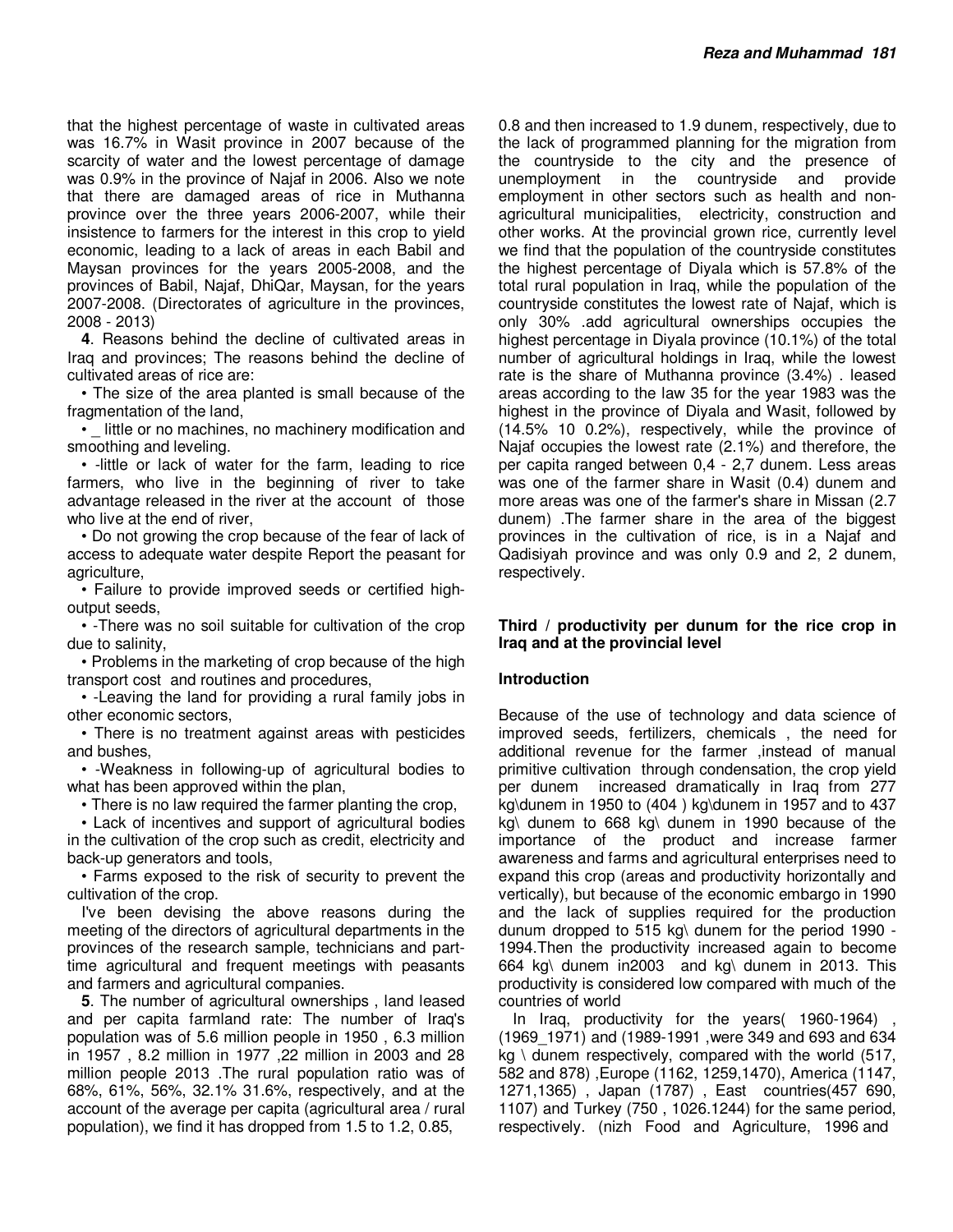Food and Agriculture Organization, 1995).

From the information above, it is clear that the productivity rates of rice in the world is increasing year after year and with different proportions, but they are far superior to those in Iraq for the period 1960-2013, despite their increase in Iraq with 98.6% for the period 1969 to 1971 and 81.6% for the period 1989-1991, respectively. In Europe, America and Japan were productivity has increased three-times compared with Iraq during the period 1960-1964 , twice for the period 1969-1971 and more than a little for the period 1989-1991, the East countries 73.9%, Turkey 114% and 48% and 96 0.2% for the same period, In Iraq requires extraordinary efforts to reach the global level or more.

At the provincial level, the productivity of rice crop is in constant fluctuation. Productivity dunum have increased by between 2.3% and 42.5% for the period 2004/2013 in all provinces that grow rice, where attention was evident in Maysan province, by an increase of 42.5%, Muthanna 42.2%, Wasit 32.4%, Diyala 25.3%, DhiQar 22.8%, 18.7% Najaf, 8.3% Babil, and 2.3%Qadisiyah.

## **Reasons for declining productivity\ dunum of rice crop in Iraq and the provinces**

The low productivity per dunum in Iraq dues to the following reasons:

• Do not use modern technology to increase productivity of automation and high productivity varieties and chemical fertilizer.

• The absence of a settlement and modify predisposing soil for planting seeds lead to erosion the seeds and collects in areas where competition for water, air, light, adequate food increases.

• Weakness of soil texture, because of overlap with rice, wheat cultivation in some areas and thus the lack of response to increase yield.

• Do not farmers receive, completely, data of Science and Technology and the follow-up to rely on inhereditary of their fathers and forefathers of customs and traditions.

• No devices scientific research cooperation in supplying the farmer what is new.

• Weak agricultural extension services in the delivery of publications and periodicals for farmers and the lack of established training courses.

• Use poor productivity varieties, stored for multiple years.

• salinization of the soil and the lack of a plan to reclaim the land.

• Do not use the agrarian rounds to stimulate agricultural soil fertility.

• Do not encourage farmers to visit the high-yield fields and to identify weaknesses as a demonstration fields.

• lack of economic evaluation of the fields with a high output in order to honor the owners and thus encourages high productivity.

• The lack of inspection fields on the bushes and jungles and thus competes with rice on the requirements of growth and weakens it.

• lack of specialization for the production of rice and rely on diverse agriculture.

**Note**; we've been devising the above reasons during the meeting of the departments of agricultural departments in the provinces of the research sample, technicians and part-time agricultural and frequent meetings with peasants and farmers and agricultural companies.

### **Fourth, it achieved production of rice in Iraq at the provincial level**

**1.** The fluctuation in the cultivated area and productivity had been achieved effect production for the period 1950 to 2013 to be fluctuated too .Production was 241 000tons in 1950 fell to 147 000 tons in 1957 to 151 000 tons for the period 1975-1989 and then increased to 262 000 tons for the period 1990 - 1994 , then dropped again to 81 000 tons in 2003 and increased to 350000 tons in 2013.This an increase of only 2.9%, despite the increase in population of 6.34 million people in 1950 to 30million people in 2007, and the rate of increase of nearly six times.

At the provincial level, there was an increase in production during the period 2004-2013 in the provinces of Muthanna, Najaf and Maysan (77.1%, 33.1% and 14%) in 2013compared with 2004 . and there was a decline in production in the provinces of DhiQar, Qadisiyah, Babylon ,Wasit and Diyala, (70%, 49.8%, 48.6%, 37.6% and 9.3% respectively) Knowing that the provinces of Diyala and Wasit did not produce anything because of the prevention of Agriculture in 2008 to water scarcity and migration of a lot to the city, where the lack of irrigation water and provide drinking water in the end of rivers.

**2**. The reasons for the low rice production in Iraq and the provinces: Among those reasons are;

• Lack of response of modern technology.

• Increased unemployment in rural areas compared with the city.

• Default methods of irrigation and the spread of salinity and lack of irrigation systems and puncture protected with failure in the control and follow-up of offenders.

• Do not given the importance of the private sector remained stalled for relying on the work of cooperatives or on their way to the solution.

• Lack of farmer awareness of the process of investment and development because of poor education and lack of training courses

• Poor agricultural marketing and credit operations, storage and transfer of lending.

• Lack of agricultural sector allocations and dependence on imports.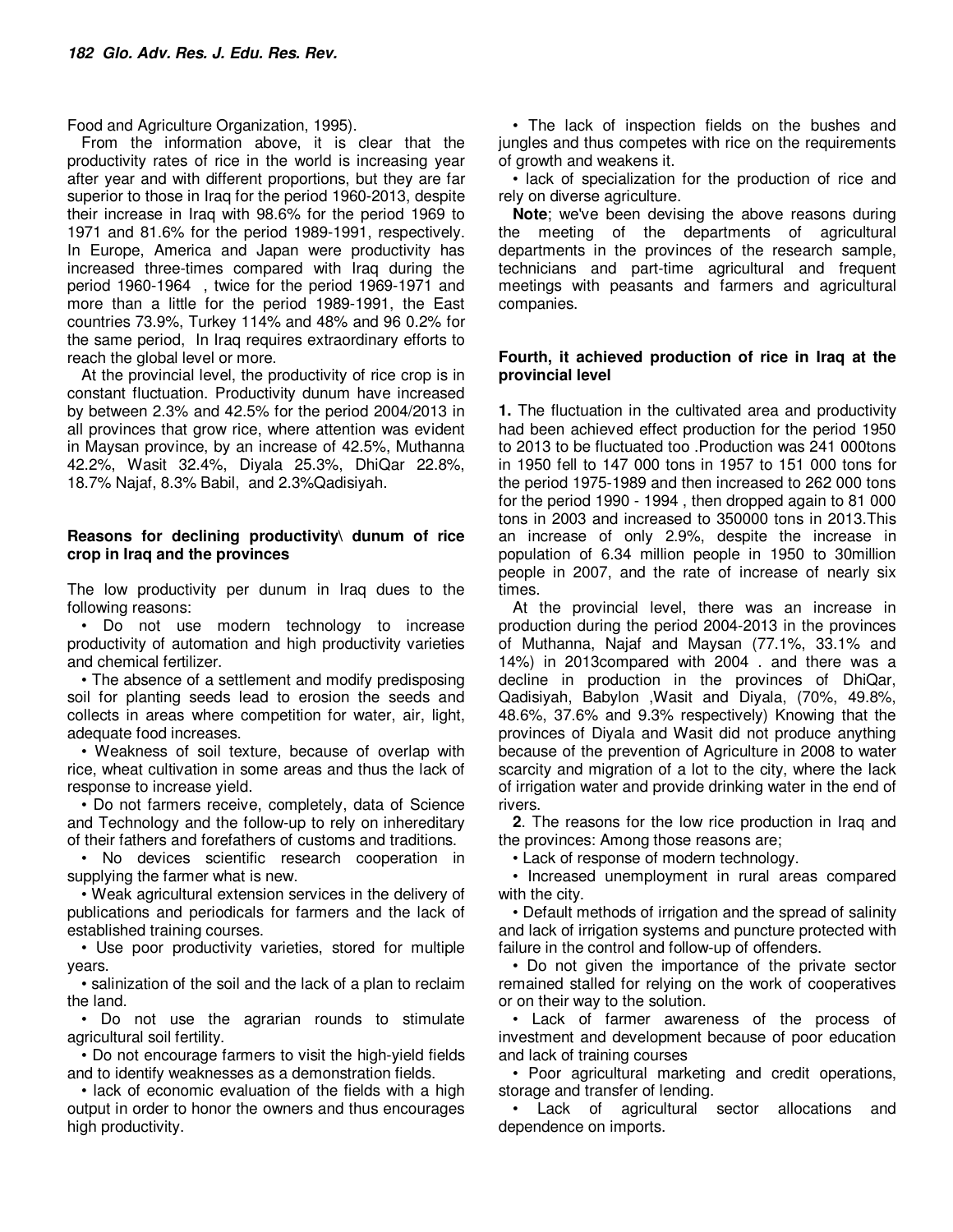• The large number of stopping in agricultural machinery and combine harvesters and irrigation pumps with the lack of spare parts for many of them.

• lack of full coordination between agriculture and industry in the supply of agriculture with machines that are suitable the soil of Iraq, as well as pumps and electricity

• The absence of a just international distribution of water making the water crisis a real crisis impacted negatively on production.

• Wasteful use of water and do not rationalize.

• Reluctance to growing the crop because of the security conditions in some areas of Iraq.

• Lack of economic criteria when running agricultural worker and the lack of programmer planning for the operation.

• The lack of scientific research and the accumulation of knowledge-based strategy in the development of the means of production.

• failure to declare the purchase price by the state before the date of agriculture and thus the lack of a clear pricing policy for crops to encourage farm production and which affect investment and financing.

• taking agricultural loans to non-agricultural purposes due to lack of follow-up, nepotism and thus the lack of agricultural inputs.

• Weakness in marketing and marketing information systems and warehouse management.

**Note**; we have been devising the above reasons during the meeting of the departments of agricultural departments in the provinces of the research sample, technicians and part-time agricultural and frequent meetings with peasants and farmers and agricultural companies.

**3.** Areas control with chemical pesticides and the quantity of pesticides used: Areas under the control of crop rice ratio constitutes of 12.5%, 24.2%, 34.3% and 37.9% of the total area planted in Iraq for the years 2005, 2007.2006, 2013 , because of the scarcity of water and the cultivation of the crop on the responsibility of the farmer to plan where there is no anti-farming districts in the provinces of Diyala, Babil, Muthanna, DhiQar and thus. The areas control concentrated in the provinces of Diwaniyah in the first place (45,3 -74,8%), followed by Najaf II (27.5 to 42.8%) and Wasit (2.6 to 10.6% despite the presence of preventing 2008) and Missan (2.0 to 8.3%, and despite the presence of preventing in 2008 as well. It is proposed that the Ministry of Agriculture continued to use the same pesticide for four years, which could generate immunity in insect or pathogen resistance to the pesticide and therefore lack of access to .So agricultural research centers must look for other pesticides more effective.

**4**. Low areas mechanically harvested crop of rice: When manually harvested areas data analysis and mechanically we find that there is a significant shortfall in the number of harvesters required and the lack of fuel

needed in addition to the lack of spare parts and increase per hour mechanically costs make manual harvesting of the crop rice in Iraq make up more than half (53.7%) in 2005 .The provinces of Babil, Muthanna, Maysan, the highest percentage (100%, 99.2% 97.9%) respectively, while the province of Najaf constitutes a proportion equal to the proportion of manually harvested area rate in Iraq. The area harvested mechanically make up the largest proportion in Wasit and Qadisiyah (64.1% and 62.2%), respectively, because of its dependence on the rest of the combine harvesters coming from its neighboring provinces.

The largest proportion of the number of rice harvesters have reached the first part of the provinces of Najaf, Diwaniyah and Muthanna Second, Third and formed (52.7%, 21.9% and 20.5%), respectively, although the number of unemployed was a great harvesting in the provinces of Najaf by 43.0 %, Diwaniyah by 33.5%

**5.** Low fertilized areas for rice crop in Iraq and the provinces: Due to prevent the cultivation of rice, for lack of water we did not find a plan for the areas fertilized in the provinces of Diyala, Babil, Wasit for the period 2005- 2008, and Qadisiyah for the years 2007-2008 and Maysan in 2008.Rate of growth for fertilized areas of the kinds of fertilizer nitrogen and compound in Najaf was 8.3%, Dhi Qar, an increase of approximately three times. Maysan, up nearly twice. Fertilized area as concentrated primarily in Najaf and at a rate of 144 765 dunem that constitutes only 81% of the cultivated total area of rice, followed Qadisiyah province Second, and at a rate of 65 727 dunem, which make up only 50% of the total area of the cultivated rice, followed by Maysan Third, at a rate of 19 178 dunem, which constitutes 75% of the total area of rice, then province of DhiQar IV at a rate of 17 780 areas, which make up only 99% of the total area cultivated rice. Accordingly, concentrated amounts of fertilizer on average in the province of Najaf (16 721 tons), Qadisiyah (8984 tons), Maysan (2078 tons) and DhiQar (4322 tons). Note that there was no plan to fertilize the presence of preventing the cultivation of the crop for the years( 2005, 2007 and 2008)( 2005 --- 2007),( 2005-2006) ,( 2006 and 2008) in the province of Diwaniyah ,Muthanna , DhiQar, and Maysan respectively. The decline in production comes from food shortages, particularly of nitrogen which is added at the beginning of plowing with compound fertilizer. At the time of the forest or branches the stem (where the yellowing leaves show signs, a reduction in the process of photosynthesis, the shortage of the forest and the lack of size of clusters of flowering) who needs A plant throughout his life. As The increase of nitrogen leads to excessive branching and an increase in the number of flowers sterile and increased susceptibility to disease and thus lower production. The lack of phosphorus (phosphate fertilizers and compound) and that appears through a narrow size we get the paper and the lack of size of the root group and therefore the delay in the formation substitutes and reduced the size of the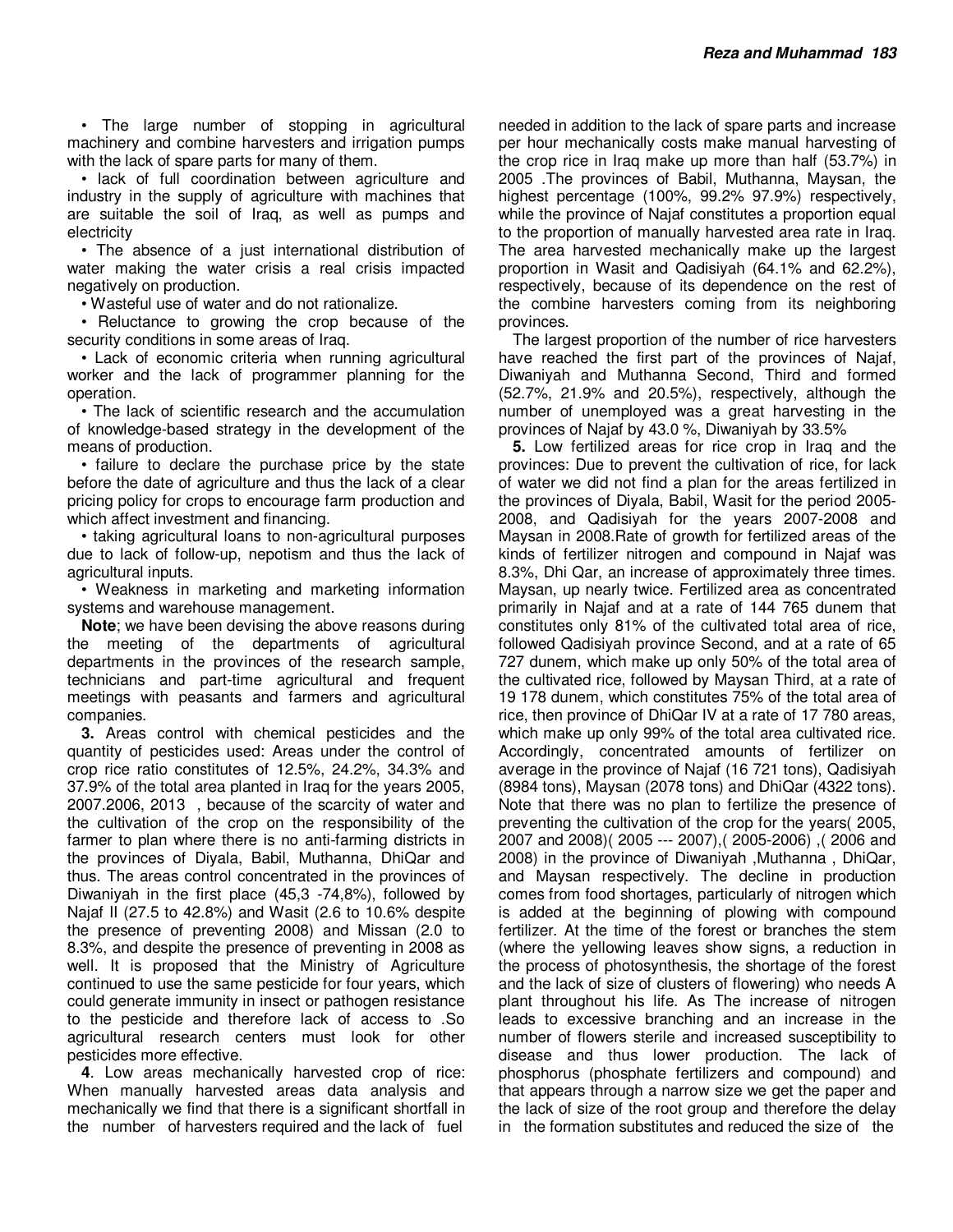clusters floral (Nuehi et al., 2006)

Note; we have been devising the above reasons by meeting departments and agricultural departments in the sample provinces Find and full-time technicians and agricultural and frequent meetings with peasants and farmers and agricultural companies.

**6**. Lack of marketed quantities of crop rice; According to the provinces for 2005 and 2007 and the analysis of what has been marketed rice product to the Ministry of Commerce and local companies and markets in Iraq, we find that the kyat marketed quantities increased by 37% in 2007 compared with 2005, for an increase of the prices declared , the lack of stores suitable for the storage of the product , the presence of risk due to theft or tampering and the lack of stable security conditions in some areas that the quantities marketed not constitute only 75% and 69% of the total quantities produced for 2005 and 2007 respectively.

At the provincial level, we find that the quantities marketed were the largest in the province of Najaf and an increase of 142% in 2007 compared with 2005, followed by the province of Qadisiyah, but by decreasing the amount of 0.7% due to the decrease in cultivated rice areas. In third place is the province of Diyala and the declining rate of 48.7% for the same period, because of the unstable security conditions. We also noted that the provinces of Wasit, DhiQar, Maysan, a significant increase in the proportion of marketed quantities have achieved the amount of 28.7%, 186.9%, 21.9%, respectively.

## **The third theme; analyze the causes of decline in areas, productivity and production of rice in Iraq**

**First** - **the sample society**: It consisted of growers harvest rice in the agricultural departments of agricultural branches and divisions managers , agricultural engineers, technicians and farmers in eight Iraqi provinces are characterized planted to this crop it consists of a (Diyala, Babil, Najaf, Wasit, Qadisiyah, Muthanna, DhiQar and Missan) .Then there were distributed questionnaires of 30-50 form for each province of these eight provinces, but that have been adopted in the sample (25) only form for each province, from a sample of the full answers careful study provinces, and therefore, the number of forms that adoption in diameter (200) form the rest of the forms it has either been excluded from the analysis

**Secondly** - **sample tool**: The sample, in the collection of data on A questionnaire form, included three main themes in addition to the introduction where the researchers explained the nature of the sample and how to answer them, and ensure that the first axis (26) questions about the reasons for a reduction in area planted for harvest rice in Iraq, and contained a second axis on (18) questions about the reasons for the low

productivity of rice crop, while offering the last axis to (28) questions about the causes of reduced production of this crop, and took objectivity in the distribution of the questionnaire, as the researchers did not intervene to direct answers to individual study sample, has been using the triple scale (agreed, somewhat agreed, I do not agree) to measure the sample trends.

**Thirdly** - **statistical treatment of the data**: The data tabulation computer and entered for analysis using known statistical packages (SPSS) program was descriptive statistical methods and analytical data processing adopted, which included frequency distribution and percentages to describe the study sample and extract averages, standard deviations, and coefficients difference of trends in the sample about the main dimensions of the study, has been giving the number (3) to the level agreed to represent the maximum positive trend and the number (2) of the level agreed to some extent and number (1) to the level I do not agree.

It can be concluded from the mean and standard variation data and the coefficient of variation year at the provincial level of reasons behind the decline of cultivated areas of rice crop as following;

•The arithmetic mean indicates of all the answers to a discrepancy (variation) between the agreement and the lack of agreement on the questions and the resolution which did not exceed the values of class (2) in all provinces except in the questioner covered by the province of Najaf.

• The values of the standard variation indicate low and less than one-to homogeneity and harmony of the sample people and to some extent between the agreement and the lack of agreement and to the order of each paragraph of the resolution in all the provinces .If what happened that rose to class (1), it means the presence of dispersion in the answers to the sample.

• General coefficient of variation indicates the importance of the sequence of paragraphs that cause decreased cultivated area where they were between 32.72% in Diyala and 44.08% in Wasit. Note Table (1).

Also it can be concluded from the mean and standard variation data and the coefficient of variation year at the provincial level of reasons behind the decline the productivity of rice crop as following;

• The arithmetic mean values indicate to the year it exceeded the testing laboratories (2) in many of the paragraphs in the resolution and this confirms most of the respondents agree to what those paragraphs aim. These values have varied between 2.188 in Diyala and 2.40 in Najaf.

• The values of the standard variation indicate low and less than one-to homogeneity and harmony of the sample and to some extent between the agreement and the lack of agreement and to the order of each paragraph of the resolution in all the provinces and if what happened, that rose to class (1), it means the presence of dispersion in the answers to the sample.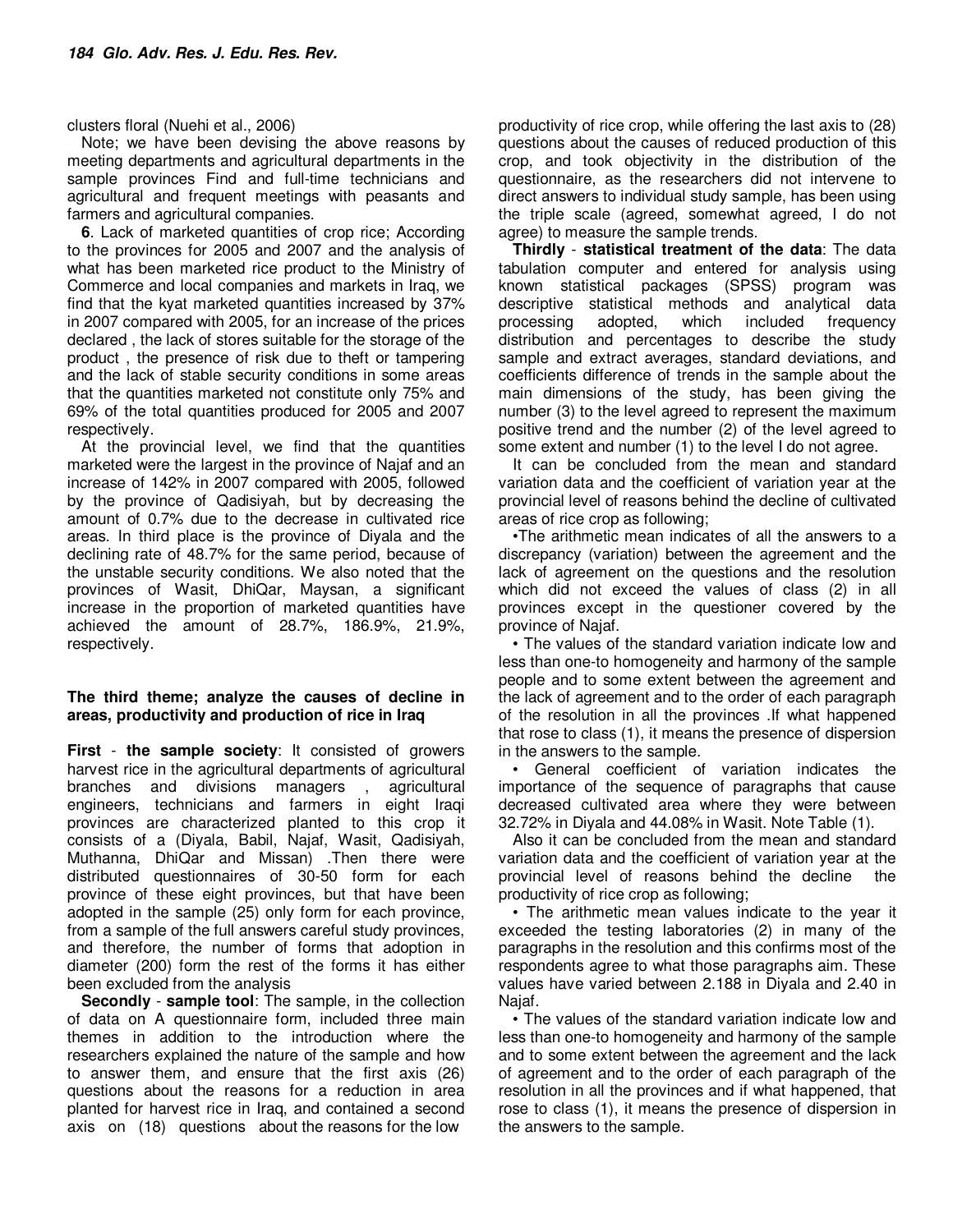**Table** 1 mean, standard variation and coefficient of variation in questionnaires in Iraq and according the provinces for the reasons of deceasing the cultivated areas of rice crop in Iraq

| <b>Province</b> | mean | standard variatio | coefficient<br>variation | <b>of</b> |
|-----------------|------|-------------------|--------------------------|-----------|
| (Diyala         | .995 | 0.603             | 32.72                    |           |
| <b>Babil</b>    | .879 | 0.786             | 43.06                    |           |
| <b>Najaf</b>    | .874 | 0.752             | 44.08                    |           |
| Wasit           | 2.11 | 0.817             | 39.74                    |           |
| Qadisiyah       | .924 | 0.834             | 40.04                    |           |
| <b>Muthanna</b> | .983 | 0.798             | 41.31                    |           |
| <b>DhiQar</b>   | .88  | 0.786             | 43.00                    |           |
| Missan          | .932 | 0.780             | 42.24                    |           |

Worked by researchers, according on computer (SPSS ) ,data of questioner, of Agricultures directorates in provinces.

**Table 2** mean, standard variation and coefficient of variation in questionnaires in Iraq and according the provinces for the reasons of deceasing the productivity of rice crop in Iraq

| province        | mean  | standard variatio | coefficient<br>variation | of |
|-----------------|-------|-------------------|--------------------------|----|
| (Diyala         | 2.188 | 0.729             | 34.16                    |    |
| <b>Babil</b>    | 2.195 | 0.710             | 32.89                    |    |
| <b>Najaf</b>    | 2.282 | 0.758             | 34.36                    |    |
| Wasit           | 2.400 | 0.700             | 30.26                    |    |
| Qadisiyah       | 2.351 | 0.712             | 31.73                    |    |
| <b>Muthanna</b> | 2.348 | 0.729             | 31.90                    |    |
| <b>DhiQar</b>   | 2.357 | 0.542             | 24.36                    |    |
| <b>Missan</b>   | 2,351 | 0.691             | 30.25                    |    |

Worked by researchers, according on computer (SPSS), data of questioner, of Agricultures directorates in provinces.

**Table 3** mean, standard variation and coefficient of variation in questionnaires in Iraq and according the provinces for the reasons of deceasing the production of rice crop in Iraq.

| province        | mean  | standard variatio | coefficient<br>οf<br>variation |
|-----------------|-------|-------------------|--------------------------------|
| (Diyala         | 2.212 | 0.675             | 28.98                          |
| <b>Babil</b>    | 2.465 | 0.678             | 28.90                          |
| <b>Najaf</b>    | 2.330 | 0.705             | 31.26                          |
| Wasit           | 2.450 | 0.717             | 29.85                          |
| Qadisivah       | 2.430 | 0.701             | 30.16                          |
| <b>Muthanna</b> | 2.462 | 0.681             | 28.72                          |
| <b>DhiQar</b>   | 2.611 | 0.485             | 20.96                          |
| <b>Missan</b>   | 2.532 | 0.873             | 29.03                          |

Worked by researchers, according on computer (SPSS), data of questioner, of Agricultures directorates in provinces.

• The values of the coefficient of variation indicate to the public the importance of the sequence of paragraphs that cause decreased yields dunum where she was between 24.36% in DhiQar and 34.36% in Wasit Note Table (2).

Also it can be concluded from the mean and standard variation data and the coefficient of variation year at the provincial level of reasons behind the decline the productivity of rice crop as following;

• The arithmetic mean values indicate to the year it exceeded the testing laboratories (2) in many of the paragraphs in the resolution and this confirms most of the

respondents agree to Mazhpt those paragraphs to it. These values varied between 2.212 and 2.611 in Diyala in DhiQar.

•The values of the standard variation indicates low and less than one-to homogeneity and harmony of the sample and to some extent between the agreement and the lack of agreement and to the order of each paragraph of the resolution in all the provinces and was the lowest in the DhiQar and the highest in Missan and if what happened and that rose to class (1), it means the presence of dispersion in the sample answers.

• The general coefficient of variation values indicate to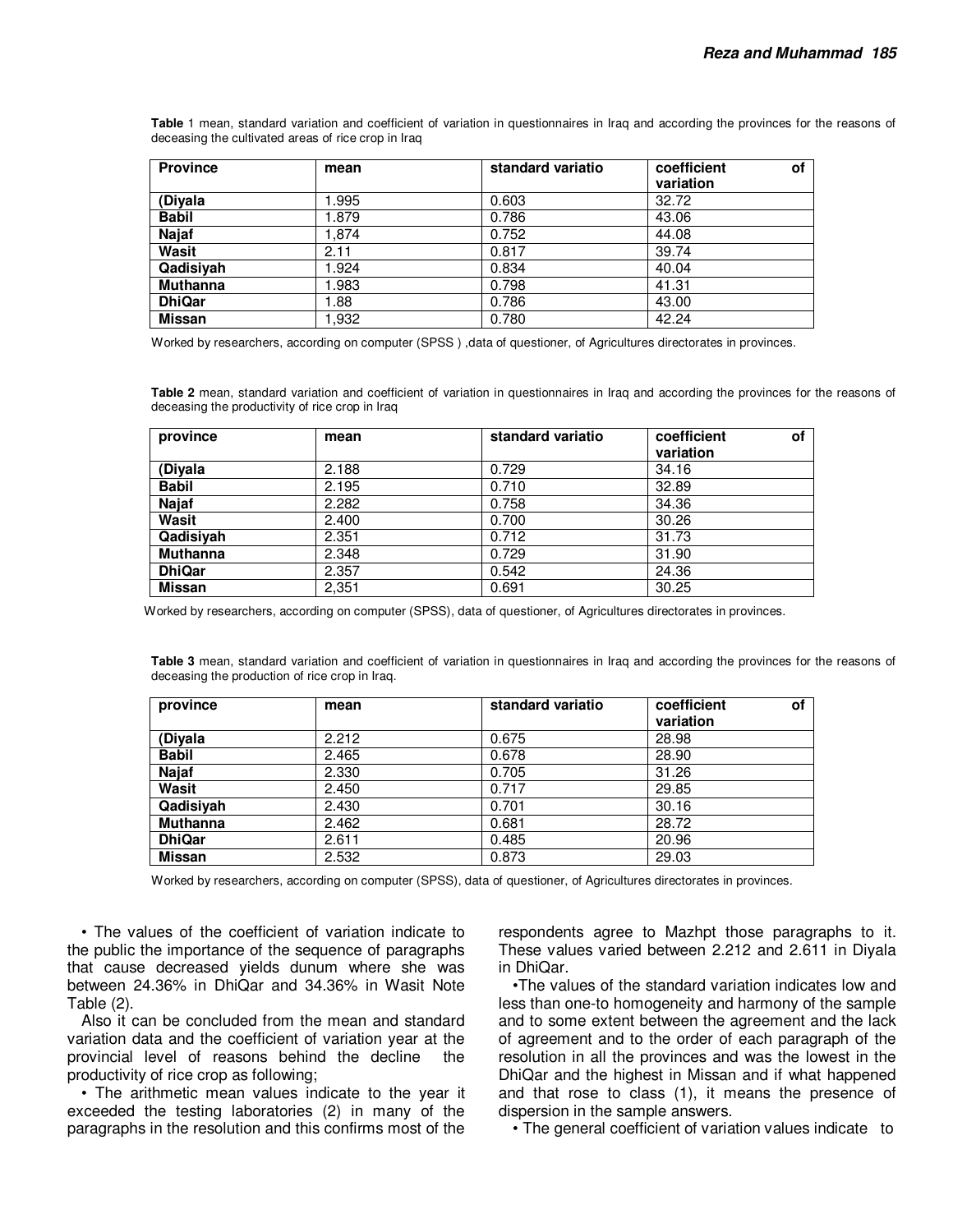the importance of the sequence of paragraphs causing lower production where she was between 20.96% in DhiQar and 31.26% in Wasit. Note Table (3).

## **The fourth theme \ prospects of the development of the productivity of rice in Iraq and at the provincial level**

**Firstly**; Estimate the size of the food gap for the rice crop for 2015: in the seventies and eighties increased rice consumption by 5 times more than in previous years because of the Iran-Iraq war, then fell to three times in the nineties because of the economic embargo in 1990, then increased again during the twentieth century and the twenty-first because of In 2003for occupation. The gap between production and consumption of rice growing was by 283 000 tons in 2010 and to 329 000 tons in 2015. (19) and (29) and (30). As the effects of the liberalization of international trade on a large agricultural goods, which indicate prices upward, including rice, which will increase about 21% and is the biggest problem to when production often declines with higher prices for quantities consumed .Iraq bears the heavy burdens or loads in the balance of payments and drains a lot of foreign reserves abroad. That great effort is being made to reduce the food gap, as follows:

**Second**; .The ability of increase productivity per dunem by;

**1**.The removal of obstacles to lower productivity and labor to increase productivity on average in Iraq to 950 - 1000 kg \ dunem, that has been made in the provinces of Najaf , Qadisiyah and Wasit within different areas. In calculating 2 kg \ per consumer per month, we find that Iraq needs 767 304 tons in 2010 and 889 536 tons in 2015 to 807 688 and 889 536 dunem for the same period, with the possibility of increasing the areas of summer crops (including rice crop) to 3.2 million dunem in the basins of the Euphrates and Tigris if the nature of the agricultural season in the case of drought and depend on the water drainage (Ministry of Irrigation, 1995).

**2**. The ability of increase the efficiency of water use through:

-using 81%of the providing water resources

- finding solutions to the problem of water among riparian countries which are; Turkey, Syria and Iran with Iraq, with finding the development and management of water resources planning.

.- Interest in irrigation projects completed and deployed on the area of more than 7 million dunem across the provinces that are cultivated rice (Ministry of Agriculture, 1999).

- Interest in irrigation projects carried out in all the provinces where rice grown partial export of oil and invested in improving the cultivation of various crops, including rice (ibid)

- The organization of dams and reservoirs for the

storage of available water resources especially ,that affected by the war and the statute of limitations.

- Interest in irrigation and drainage and improvement of existing irrigation systems and maintenance of devices to control the water and the efficient operation of networks.

- Reduce water waste and loss that was happened to irrigate rice as much as possible and complete hydrological monitoring networks and the production of desalination techniques.

- Increase of Agriculture and Water Research data and keep pace with science and technology, providing mechanization requirements of drawers and agricultural harvesters according to the specifications of the soil with the provision of electric generators

-To give an importance for Geological survey and preparation of maps of fertile survey to determine the most suitable areas for the cultivation of rice in Iraq.

**Thirdly** \ reducing the volume of consumption of rice, through**:** 

-impact on the tastes and traditions and customs of the Iraqis, especially that Iraq over the wars and crises including the Iran-Iraq war in 1980, the economic embargo in 1990 and the US occupation in 2003.

-use price Policy as a way to reduce rice consumption through the liberalization of the price limited by the state.

-find alternatives. that can be used instead of rice consumption so as not to affect the growth of food According to the daily requirements of the actual need Seminars and conferences aimed to rationalize consumption, especially of rice product

**Fourthly** \ maintain inventories strategic which consists of the official national food reserves, stocks held by production units, farmers and agrarian companies. Maintain inventories food aims to install commodity prices, encouraging farmers to improve their production without fear of crises and fluctuations that negatively affect their income, the continuity of consumption because of seasonal production and stockpiling reserves that limits monopolies sector. International Food and Agriculture Organization have identified the size of the strategic inventories by 17% of the annual volume of consumption. (Food and Agriculture Organization, 1995)

**Fifthly** \economic openness to the neighboring countries and the world through:

-Policies of Foreign Trade for exports, including the removal of the low price to the price of export earnings allocated to foreign currency exchange so that no exchange of cash transactions in all price and evaluation of export earnings unified exchange applicable to the commercial banks (Ali and Abdel-Qader, 1990)

- Focus on quality, consistency, reduce taxes and food manufacturing processing to facilitate the process of twoway trade came as the World Trade Organization WTO and thus competitiveness by local agricultural production

- Economic Openness requires to address the problem of low economic activity in Iraq, which reached 50% in 2006, which means that there is unemployment reached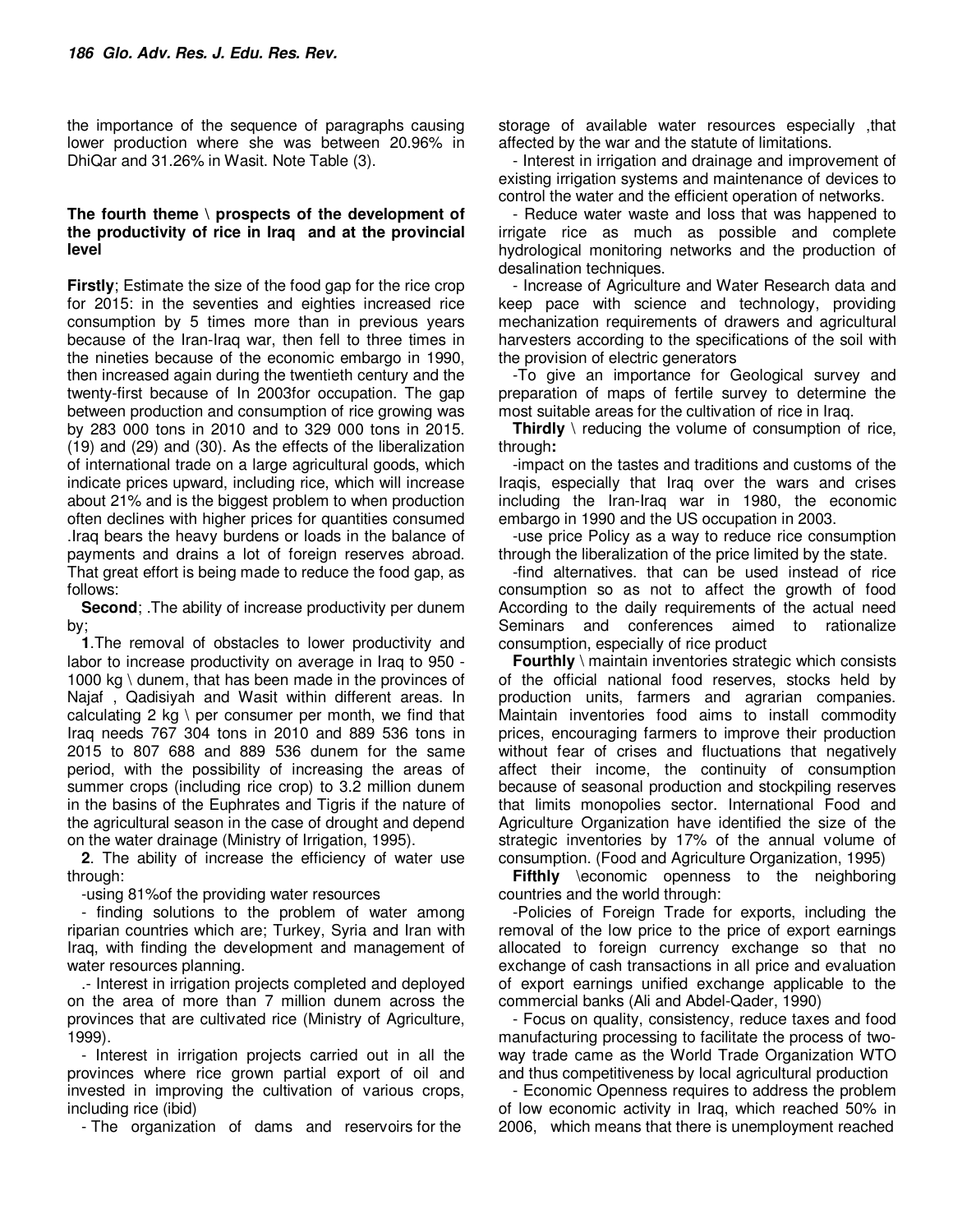28% in 2003 fell to 18% in 2006, a relatively high percentage compared with the world average (6.6% in industrialized countries and 4.7% in Japan in 2004) (International Monetary Fund, 2005). On the other hand, underemployment address (and emerging among the population aged 15 years and over due to lack of working hours), which amounted to 38% in 2006 in Iraq.

#### **CONCLUSIONS AND RECOMMENDATIONS**

**1.**Felling planted rice crop by 50% areas for the period 1950-2013 compared with an increase of the population by more than five times and this is due to a number of reasons to be addressed and in which more than two provinces involved and in terms of importance, namely:

or lack of mechanization -Little

- Little or no water for irrigation

-Fear of Farmers of non-arrival of water to farms

-Do Provide improved seeds and certified farmers and the adoption of the inventory of the previous years

-Leave the land because of immigration and provide rural jobs outside the agricultural sector for the family

- Lack of incentives and support from the agricultural bodies, but in the cultivation of the crop such as credit and the provision of electricity and backup material for machinery and equipment.

**2**.In spite of increasing the productivity of rice in recent years, more than three times, but it will not live up to what we have reached the world group in order to share the reasons for which more than two provinces must be taken into consideration and addressed, namely:

-Do not use enough technology of mechanization, fertilizers, pesticides and seeds of high productivity fit with the conditions in Iraq and shared by all the provinces of the study sample

-Adoption farmers on what they inherited from the customs and traditions of their parents led to a lack of follow-up data of Science and Technology

- Do not use crop rotations to stimulate the fertility of the soil and the lack of a plan for Land Reclamation, thus increasing salinity.

-there Notes field for rice adopted by the little peasants and farmers and agricultural companies where production increased to more than 1,000 kg \dunem and must be the other farmers to take advantage of them.

-Do not an economic assessment of the fields with a high output in order to honor the owners and motivate them to higher productivity.

**3**. For low light areas and low productivity, the production of rice fell by half during the research period, compared with the quantities available for consumption and thus increase the food gap for a range of reasons involving more than two provinces, namely:

-Do not use modern technology

-Weakness of Irrigation methods and the spread of salinity and lack of irrigation networks and puncture

protected with failure of follow-up and supervision of offenders

- Lack of full coordination between the needs of agriculture mechanization and machinery commensurate with the soil of Iraq, as well as electrical generators and agricultural pumps and between industry and agriculture needs of raw materials required for manufacturing

- The adoption of the primitive methods in the cultivation of rice crop

-Do not a fair internationally for the distribution of waters of the Tigris and Euphrates, which requires a political solution to this big problem which affected negatively on production

**4**. Increased loss and waste in the use of water in the cultivation of rice in addition to the lack of rationalization; The receipt of loans by some farmers for the cultivation of rice and used for non-agricultural purposes, because of favoritism and nepotism and lack of follow-up (the existence of administrative and financial corruption)

**5**. Increasing the size of the food gap for the rice crop till 2015, which requires the intervention of the state in dealing with the failure by improving infrastructure and determine the price before the start of planting date or launch price according to supply and demand, adequate water supply, disbursement of loans by the banks on schedule to be utilized in saving rice cultivation requirements, the establishment of specialized agricultural companies in the cultivation of the crop.

**6**. Treatment the problem of water per year and up to 2015 doubled between riparian countries Turkey, Syria, Iran and Iraq.

**7**. Reduce the volume of consumption of rice

**8**. Keep on inventories amounting to 17% of the annual volume of consumption

**9**. Economic opening for the world, even if Iraq had reached self-sufficiency in the production of strategic crops such as rice crop.

#### **RESEARCH SOURCES**

- Nuehi, Fadous, Shaher, Saad al-Falih, rice cultivation production in Iraq, the General Authority for Agricultural Research \ extention Bulletin 23 of 2006, p. 6
- Haron, Ali Ahmed \ geographically Agriculture \ Dar Al Arab Thought \ 2003 .Also, Saidi, Mohamed Abdel \ field crop production policies \ Al-hurriya House \ Baghdad p. 293, as well as Mohamed Mohamed \ rice cultivation \Knowledge enterprice \ Alexandria 0.1999 p. 19
- Nuehi, Fadous Shaher ,Saad al-Falih, rice, cultivation, production in Iraq, p. 9
- Directorates of agriculture in the provinces \ planning and follow-up \ Department of rice production for the year 2008 - 2013, public establishments for Agricultural Research \ Mashkhab Research Center.
- saudi, Ahmed Hamid, the impact of packaging methods and storage period on the moisture and seed varieties for rice content, Master Thesis, University of Baghdad 0.2
- Nuehi, Fadous Shaher good, Saad al-Falih, rice, cultivation, production in Iraq, p. 10, Also Al-Najar, Essam Hussein \ rice in Iraq \ Public Authority for Agricultural Services \ extention bulletin for the year 2006, p 0.11